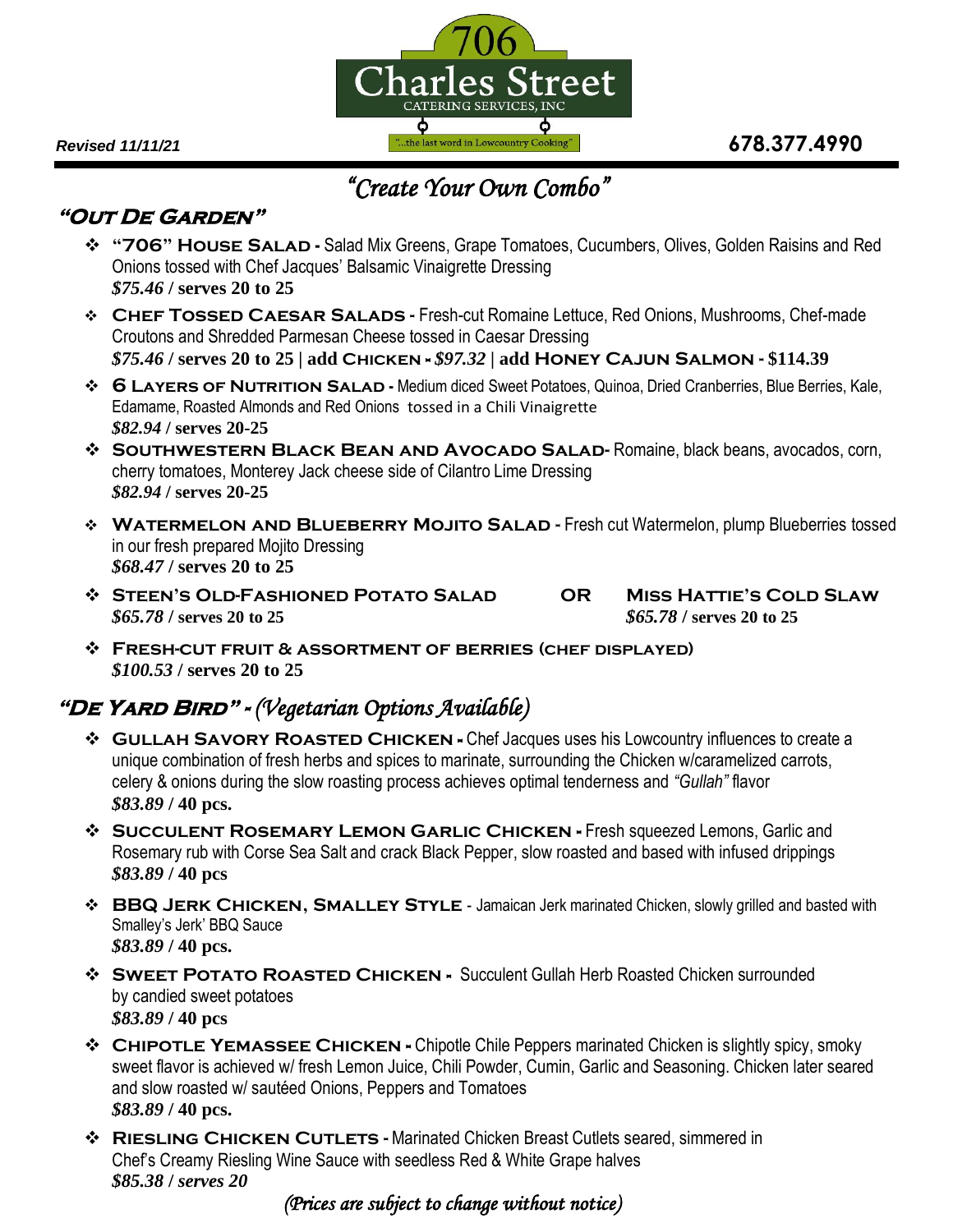

### **"De Yard Bird"** – **(cont'd)**

- **"Nanna's** *Signature***" Smothered Turkey Wings**New Item *These Turkey Wings are a crowd pleaser at many receptions \$69.99* **/ 20 wings**
- **Fried Turkey Wings (Cajun, Lemon Pepper or Teriyaki Glazed)** *If you like your Turkey fried, you're going to fall in love with "dees wangs" \$69.99* **/ 20 wings**
- **WHOLE ROASTED LOWCOUNTRY TURKEY** Seasoned with a balance of Lowcountry influenced Herbs, Spices, caramelized Celery, Carrots and Onions **(***\$79.44* **/ serves 18-21) OR (***\$59.40* **/ serves 10-13)** (Pre-sliced and garnished)
- **Succulent Turkey Breast w/"706" Rub**  Seasoned with Chef's balance of Lowcountry Spice and Herb Rub comforted by caramelized Onions, Green Bell Peppers and Celery *\$89* **/ serves 20- 24** (Pre-sliced and garnished)
- **UN-BELIEVABLE STUFFED QUARTERS** Stuffing is made up of collard greens, southern cornbread, fresh corn and diced Jalapenos stuffed in the thigh portion, finished in our BBQ Apricot-Rum Sauce *\$96.09* **/ serves 20**
- **\*** HULI HULI CHICKEN Hawaiian Rotisserie Grilled Chicken w/Mesquite smoking, Teriyaki-like Glaze seasoned-to-the-bone *\$83.89* **/ 40 pcs**
- **Jerk Chicken**  Marinated in Island Jamaican Jerk Rub and later slow wood smoked over to achieve a Bold Spicy Flavor

*\$83.89* **/ 40 pcs.**

## **Mango Chicken Breast w/Mango Chutney***-* New Item

Chicken Breast stuffed with Mango, seared golden brown. Served with house Mango Chutney. *\$87.45* **/ serves 20**

- **\*** HUNTER-STYLE BRAISED CHICKEN Chicken braised in White Wine, sautéed Mushrooms, Shallots and Demi-Glace finished with Tarragon *\$83.89* **/ 40 pcs**
- **Mojito Chicken**  West Indies Rum marinated Chicken with fresh squeezed Lime Juice, muddled Mint Leaves and seasoning, later seared and slow roasted and finished with our Mojito Glaze *\$83.89* **/ 40 pcs**
- **<sup>❖</sup> BLACKENED CHICKEN BREAST** Cajun Rubbed Chicken Breast, pan seared and finished in the oven with caramelized Onions & sautéed Peppers to obtain optimal tenderness and flavors *\$85.38* **/ serves 20**
- **Lemon Honey Garlic Glazed Chicken Breast** Fresh squeezed Lemons w/Zest, fresh Herbs and Garlic marinated Chicken Breast, seared and finished in the oven to obtain optimal tenderness *\$85.38* **/ serves 20**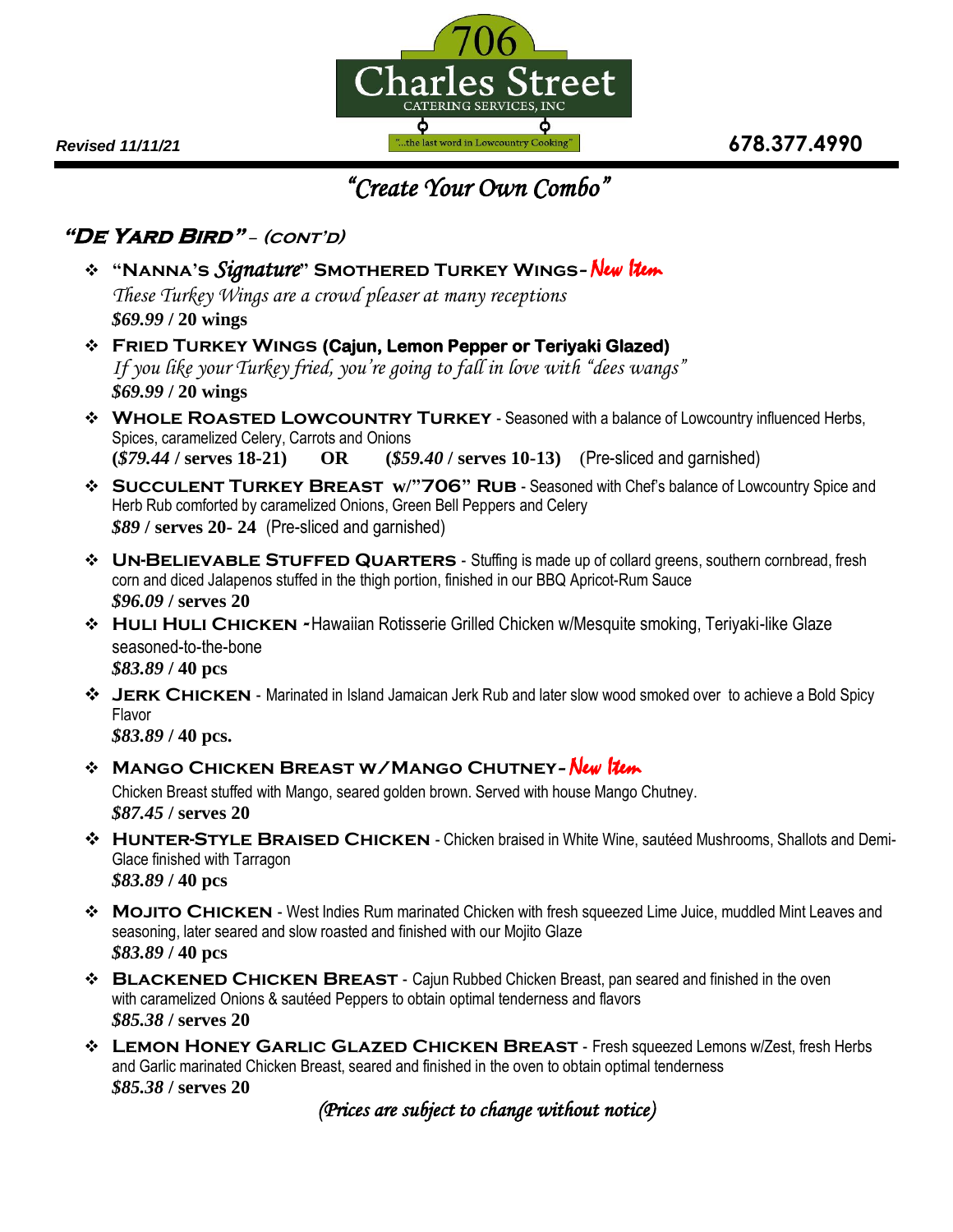

## **"De Beef"**

- **Top Sirloin Steak w/Crusted in Garlic & Herbs \$137.90** */ 20* **servings**
- **Beef Brisket (Sliced Or Pulled) Served W/BBQ Sauce on the side** Dry rubbed with our Coastal BBQ influence, then smoked slow and low for hours.

*Market Pricing* **/ serves 18 to 20***-* New Item

- **Grilled Flank Steak** Marinated w/ fresh garlic, herbs, mature red wine. Pan seared/grilled to reach mouthwatering tenderness. (*Also available*) - **Teriyaki Flank Steak |Bourbon & Brown Sugar** *Market Pricing* **/ serves 15 to 18**
- **EXAGTED SAVORY ROAST BEEF WITH AU JUS (Juice from Beef)** *Market Pricing* **/ serves 15 to 18**
- **FILET MIGNON MEDALLIONS & SHRIMP SKEWERS WITH HERB BUTTER Char grilled** Tenderloin and Jumbo Shrimp skewered, grilled served w/Herb Compound Fresh Herb Butter *(\*Inquire about market pricing and options to include Carving Stations)*
- **Prime Rib** w/**Crusted Cracked Black Pepper, Herbs & Garlic** *-* This all-time classic is slow roasted to reach the succulent full flavors - Hand-carved to order with Au Jus *(\*Inquire about market pricing and options to include Carving Stations)*

# **"High on De Hog"**

- **Sliced Ham - Pineapple & Cherry Glaze or Spiced Orange Glazed**  *\$70.44* **/ serves 15 to 18**
- **APPLE & HERB CRUSTED PORK LOIN** Crust of sliced Apples, Fresh Herbs, Spices and Brown Sugar based with Apple Rum Glaze  *\$67.88* **/ serves 15 to 18**
- **Cajun Spiced Pork Loin** Moist Roasted Cajun Pork Loin w/caramelized onion, celery & green bell peppers *\$67.88* **/ serves 15 to 18**
- **Memphis Dry Rubbed Grilled Steak Pork Chops with Peach BBQ Sauce** Grilled Pork Chops with our Memphis Dry Rub, grilled and based with Peach BBQ Sauce *\$67.88* **/ serves 15 to 18**
- **Boneless Stuffed Pork Chops w/Dark Rum Raisin Sauce** Savory roasted thick-cut chops stuffed with cornbread, apples, raisins, pecans and the trinity finished with a West Indies Dark Rum Sauce  *\$74.74* **/ serves 15 to 18**
- **Smoked Spare Ribs served w/Chef Jacques' BBQ Sauce** Marinated Ribs, slow grilled, based with Chef's signature BBQ Sauce *\$49.68* **\*Orders are by the slab (10 -12 bones / serves 5 to 6)**

*\** **BABY BACK RIBS -** *\$53* **Orders are by the Slab (10 -12 bones / serves 5 to 6)** *-* New Item

 **Rib Tips - Sauces w/Teriyaki or Chef Jacques' BBQ**  Ribs Tips are marinated, slow grilled, based w/Teriyaki or Chef's BBQ Sauce to achieve tenderness and sliced into finger strips *\$61.78* **(Serves 12)**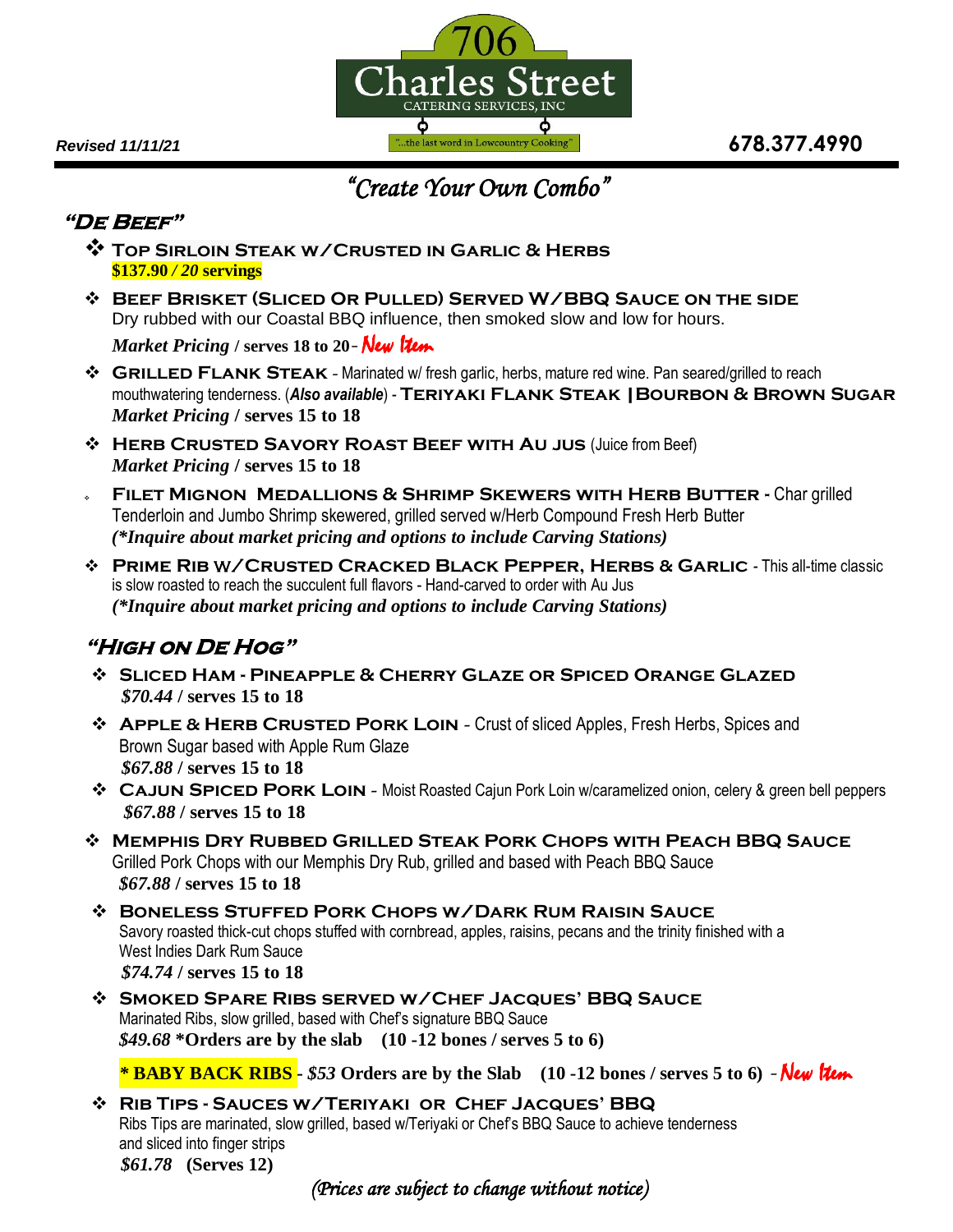

# **"Off De Boat"**

- **Shrimp & Grits "Charleston, SC Style"**  Lowcountry staple: Seared shrimp, smoked beef sausage, tomatoes, peppers & onions served w/creamy grits, (Optional chopped Bacon) *\$121.46* **/ serves 16 to 20**
- **Fried Whiting, Swai or Tilapia** Coastal influence served with a side of *"706"Signature Sauce \$75.33* **/ serves 20 | Fried Flounder -** *\$94* **/ serves 20** *-* New Item
- **SEARED CILANTRO LIME COD** Roasted Corn Salsa on top Filet of Cod marinated in a fusion of southwestern and my Lowcountry influence. Seared/Char Grilled finished with *"706"* Cilantro Lime Dressing *\$94.15* **/ serves 20**
- **Blackened Cod Filets with "Signature" Sauce for Dipping** *\$91.08* **/ 20 servings**
- **"706" Lowcountry Crispy Jumbo Shrimp**  A Gullah delight and a must try, Fried jumbo shrimp marinated with a Lowcountry influence, served w/our Signature Sauce *\$107.80* **/ 20 servings (3pcs per) -** New Item
- **Shrimp Scampi & Chipotle Chicken**  Chipotle marinated Chicken Legs and Thighs seared and roasted with onions and peppers finished with the Chef's courtship of shrimp scampi *\$98* **/ 20 servings**
- **Deviled Crabs, (Shells stuffed w/Crab)** (*An alternative for Crab Cakes*) Crab Shells filled with handpicked Blue Crab, sautéed onions, peppers, celery along with Chef Jacques' Lowcountry influence capturing the "*Taste of the Sea Islands*"

*Market Price* **/ 20 Overstuffed Deviled Crabs-** New Item

- **EXAGES 100%** CRAB CAKES 100% Crab (\*No bread filler) & caramelized Holy Trinity, (Onions, Green Bell Peppers and Celery), seared and finished in the oven, served with a side of *"706"Signature Sauce Market Price* **/ 20** *-* **2 oz. Crab Cakes \*(No bread filler)**
- **Flounder, Stuffed** w/**Crab & Shrimp** Baked Flounder stuffed with Crab Meat topped w/Blackened Shrimp, finishing with a Shrimp Sauce and Old Bay Butter enhancement *Market Price* **/** *20 stuffed fillets or 40 Halves*
- **Tilapia/Crab Cakes with** *"706"Signature Sauce -* "*A must try" \$100.28* **/ 40 – 2oz. Tilapia/Crab Cakes**
- **Blackened Cod with Corn Maque Choux** Blackened Cod served w/complimentary coastal Corn Maque Choux, (Seared Corn, Bell Pepper, caramelized Onions, Garlic simmered in a silky sauce) *\$119.80* **/ serves 20**
- **GRILLED SALMON, (BLACKENED OR SESAME)-** Blackened/Sesame Salmon Filet, grilled and finished in the oven with caramelized onions & tri- peppers with "706" Island Sauce or Sesame Sauce *\$150.92* **/ serves 20**
- **CRISPY CARAMELIZED ONION CRUSTED SALMON Caramelized Onions crusted on top of** Salmon Filet, pan seared and finished in the oven with "706" Island Sauce *\$150.92* **/ serves 20**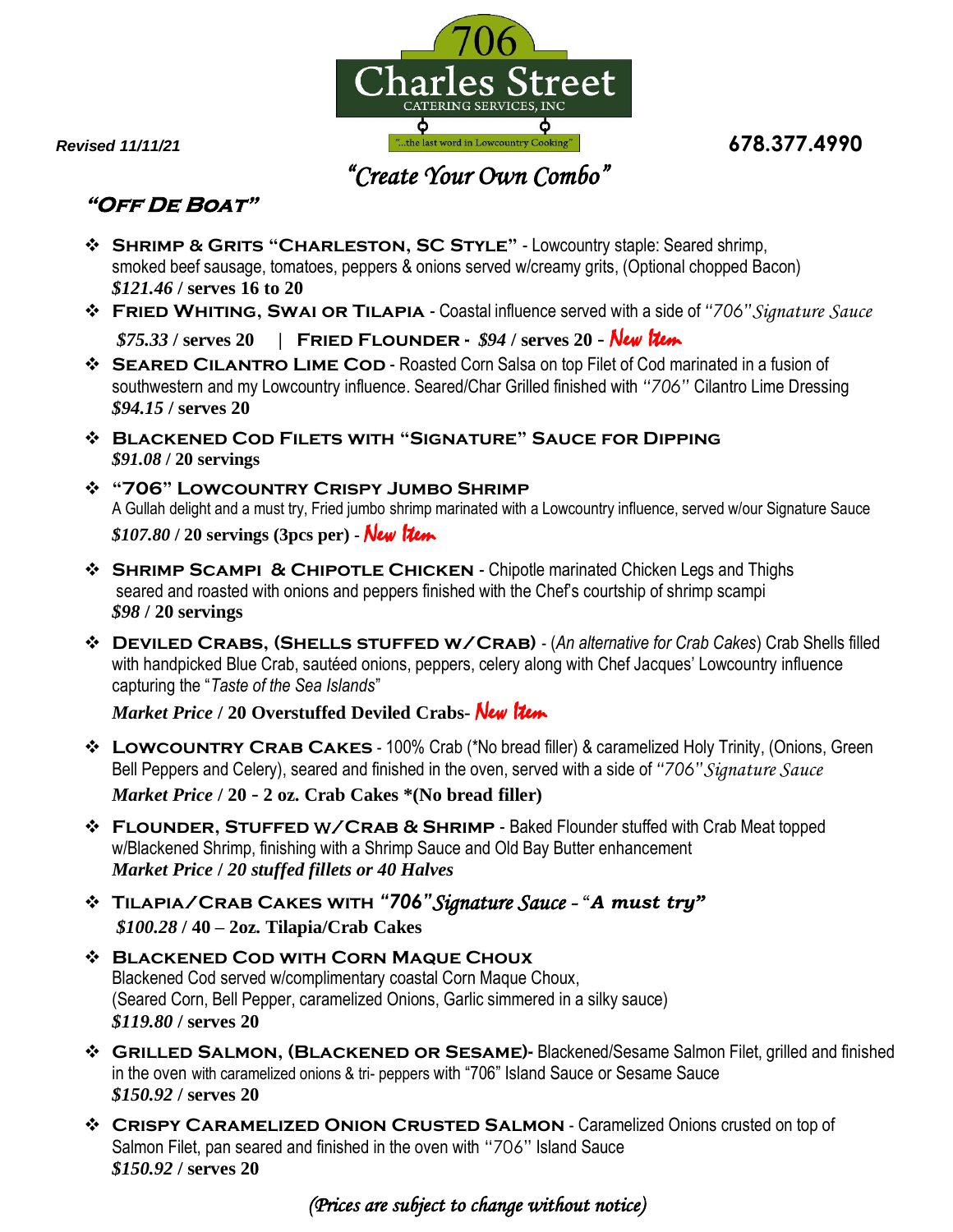

## **"Frum De Hot Oven & Pot"**

- **Buttered Southern Style Cornbread**  *\$14* **/ serves 16**
- **Broccoli & Cheddar Cornbread | Also Available in Muffins** *\$18* **/ serves 16** *\$18* **/ serves 24**
- **Mini Corn muffins**  *\$9.79* **/ 24 ct.**
- **Herb Crusted, Fresh Baked, Rolls** *\$20.90* **/ 24 ct.**
- **Cheddar Jalapeño, Fresh Baked, Honey Buttered Biscuits** *\$22.99* **/ 24 ct.**
- **\* HATTIE'S OLD-FASHIONED CORNBREAD DRESSING** Turkey Giblets, Celery, Carrots & Onions *\$34.03* **/ Half Pan - serves 12 to 15**
- **Gravies & Sauces: Giblet, Chicken, Beef or Mushroom**  *\$15.07* **/ Per Qt.**
- **Homemade Cranberry Apple Relish** *\$14.92* **/ Per Qt.**
- **Roasted Sweet Potatoes & Roasted Rosemary & Garlic Potatoes**  *\$37.85* **/ Half Pan - serves 12 to 15**
- **Garlic Mashed Yukon Gold Potatoes with Butter & Chives** *\$31.84* **/ Half Pan - serves 12 to 15**
- **Sour Cream Cheddar & Scallion Mashed Potatoes** Skinless Mashed Potatoes lightly whipped with Sour Cream, Cheddar Cheese and Scallions *\$36.30* **/ Half Pan – serves 12 to 15**
- **Roasted Savory Sweet Potato Medallions -** New Item *\$35.17* **/ Half Pan - serves 12 to 15**
- **Twice Baked Potatoes**  Fluffy potatoes with scallions, garlic, sour cream and cheddar cheese, (bacon, optional) *\$45.20* **/ serves 12**
- **Candied Sweet Potatoes/Yams** *\$35.17* **/ Half Pan - serves 12 to 15**
- **Scalloped Potatoes** Thin Sliced Potatoes, baked in a creamy Parmesan sauce *\$36.30* **/ Half Pan – serves 12 to 15**
- **Macaroni & Cheese, Old Fashioned Baked -** *(Gluten-Free Option available) \$45.34* **/ Half Pan - serves 12 to 15** *(Prices are subject to change without notice)*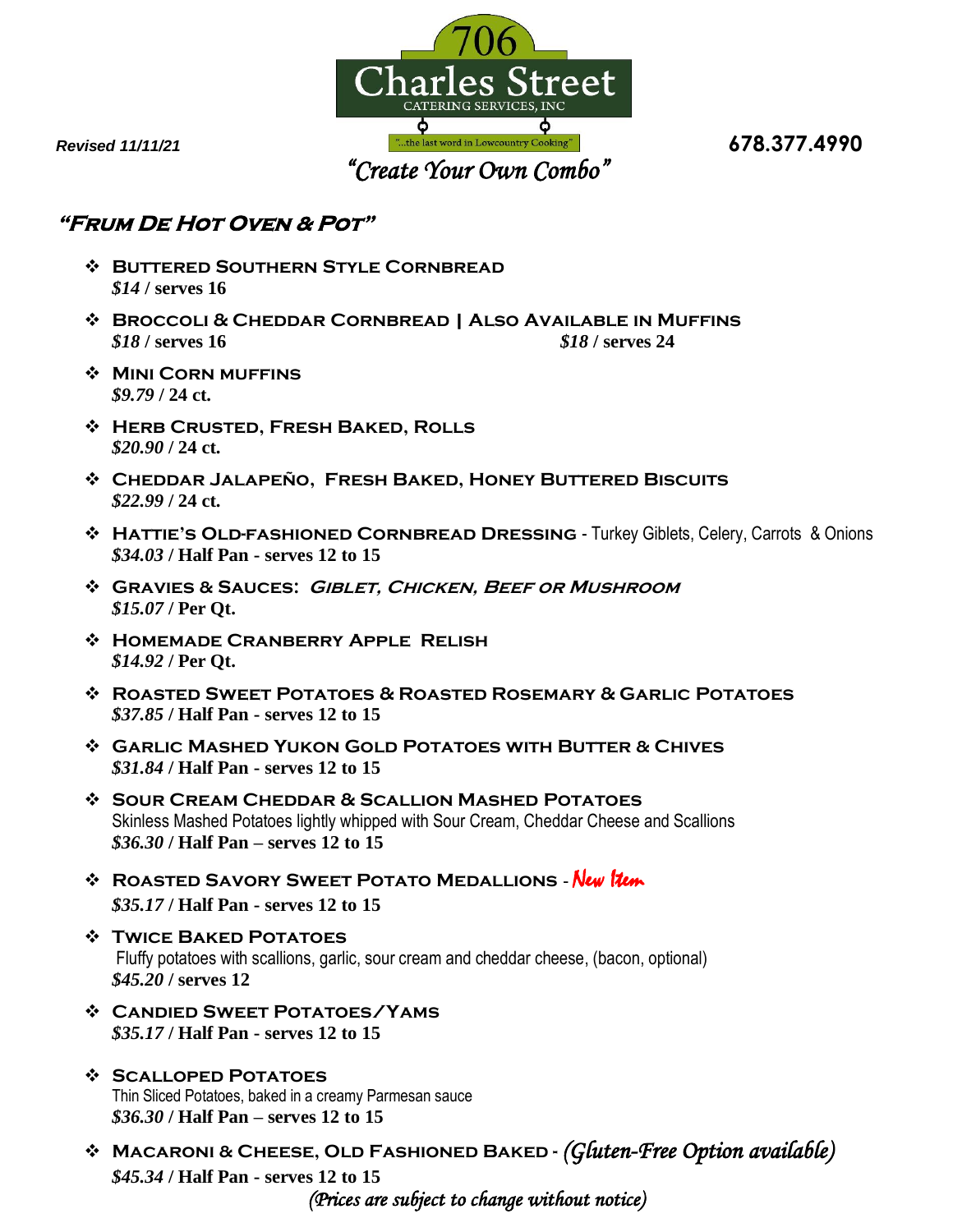

## **"Frum De Rice Pot "**

- **Red Beans & Rice w/Smoked Beef Sausage** *\$50.96* **/ Half Pan - serves 12 to 15**
- $\diamond$  GULLAH HOUSE RICE PILAF A Gullah influenced mildly spicy rice cooked in a rich poultry stock with caramelized carrots, celery and onions *\$30.23* **/ Half Pan - serves 12 to 15**
- **Ol' Fuskie Fried Crab Rice** *-* Daufuskie Island near Hilton Head, SC An authentically Gullah Rice Pilaf cooked with fried Crab Meat, Onions, Celery, Green Peppers and \*Bacon (optional) *Market Price***/ Half Pan - serves 12 to 15**
- **Hoppin' John (Peas & Rice)** The Gullah Locals authentically use Field Peas in their "Hoppin' John", but Black-eyed Peas are often substituted in surrounding areas. *\$30.23***/ Half Pan - serves 12 to 15**
- **CHARLESTON RED RICE** A Jewel of the Lowcountry this wonderful combination of Rice, Tomatoes, Green Peppers, Celery and Onions *\$30.23***/ Half Pan - serves 12 to 15 / (Add)** Bacon/Smoked Sausage *\$50.59* **/ Half Pan**
- **Dirty Rice -** A Cajun specialty of fresh Creole herb from stock-cooked rice combined with pulled turkey and livers, onions, peppers and celery

*\$46.60* **/ Half Pan - serves 12 to 15 -** New Item

**CAROLINA CURRIED RICE PILAU** - mildly spicy curried rice cooked w/stewed poultry including stock with caramelized onions, white raisins and almonds

*\$45.53* **/ Half Pan - serves 12 to 15**

**\*** "706" SHRIMP PILAU - A Gullah dish that combines cooked rice, large shrimp, chicken, andouille sausage, peppers, carrots and celery seasoned with a Lowcountry influence.

*Market Price* **/ Half Pan - serves 12 to 15 -** New Item

#### **"Frum Miss Lawton's Field"**

**Old Fashioned Squash Casserole -** *"the Super Bowl LIII VIP Tailgating Choice" \$45.34* **/ Half Pan - serves 12 to 15** 

- Squash, Carrots, Haricot Vert, Pearl Onions and Green Beans w/Potatoes OR Toasted Almonds Early Green Peas sautéed with an infused Thyme Butter Green Beans w/Sautéed Mushrooms *\$49.29* **/ serves 12 to 15** *\$43.56***/ Half Pan - serves 12 to 15**
- **Southern Cabbage & Carrots Carrot Soufflé \$37.85** */ Half Pan - serves 12 to 15* **\$37.85** */ Half Pan - serves 12 to 15*
- **Black-eyed Peas & Green Beans Corn, Grape Tomatoes,** *\$41.38* **/ Half Pan - serves 12 to 15 Edamame Beans & Bacon Sauté**
- **Vegetable Green Bean Medley Italian Ratatouille** *\$45.34* **/ Half Pan - serves 12 to 15** *\$44.07* **/ Half Pan - serves 12 to 15**
- **Brussels Sprouts & Butternut Squash Broccoli & Cauliflower Parm.** *\$45.34* **/ Half Pan - serves 12 to 15** *\$43.08* **/ Half Pan - serves 12 to 15**

*\$46.61* **/ Half Pan - serves 12 to 15** *\$49.43* **/ Half Pan – serves 12 to 15**

**GREEN BEANS, SOUTHERN STYLE OR** 

 **\$***43.54* **/ Half Pan - serves 12 to 15**

**Collard Greens** - *(prepared without Meat)* **Marinated Grilled Vegetables**